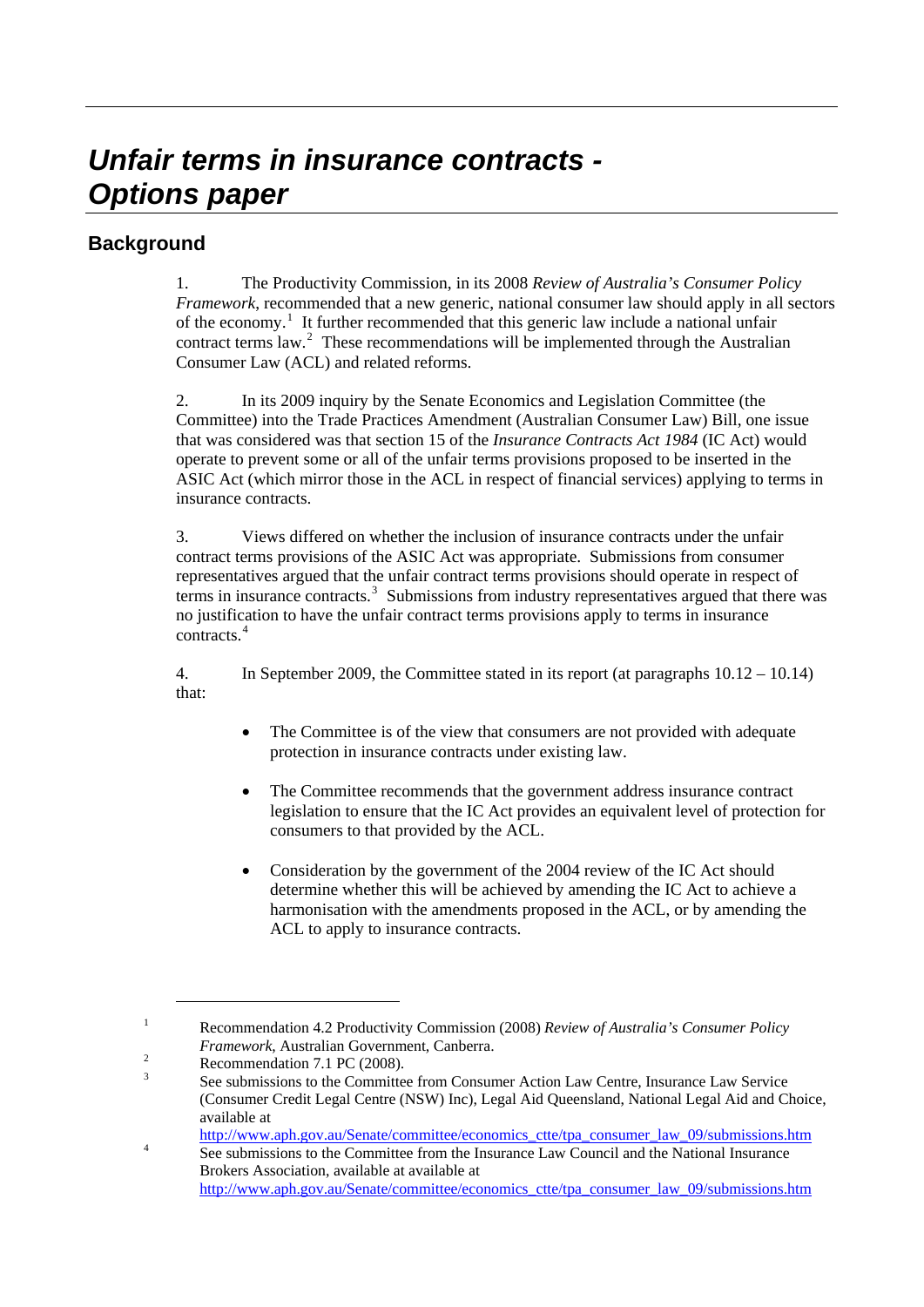# **Purpose of options paper**

5. In order to formulate the Government's response to the Committee's recommendations, stakeholder views are sought to assist with:

- clarifying the nature and scope of the problem;
- assessing the adequacy of existing regulation; and
- identifying and assess options to remedy the problem.

6. Specific questions on which stakeholder views are sought are listed in the paper. In particular, stakeholder input is sought on identifying relevant costs and benefits associated with a number of options to address the problem, and whether there are any other factors that would impact on the feasibility of options.

## **How to lodge submissions**

Submissions may be lodged electronically, by post or facsimile. Please direct submissions to:

Unfair terms in insurance contracts: Options Paper Corporations and Financial Services Division The Treasury Langton Crescent PARKES ACT 2600

Fax: 02 6263 2770 Email: ICAReview@treasury.gov.au

Telephone: (02) 6263 3979

## **Problem**

## **Summary**

7. For the purposes of this paper, the problem is the actual or potential disadvantage or loss suffered by consumers as a result of insurance contracts containing contract terms that are harsh and/or unfair.

## **Scale, scope and risk**

l

<span id="page-1-0"></span>5

8. One submission to the Committee stated that there was 'considerable public reporting over the last two decades on what might be described, in one form or another, as examples of systemic unfairness in the drafting of terms in insurance policies.<sup>[5](#page-1-0)</sup> Several specific examples of terms in insurance contracts that were said to be harsh and/or unfair to consumers were presented to the Committee. Particular examples included:

• A claim for stolen luggage was denied after the insured left his baggage 'unattended' where the stolen baggage was within reach, but the insured was distracted at the time of the theft, asking for directions.

See submission to the Committee from National Legal Aid at p5.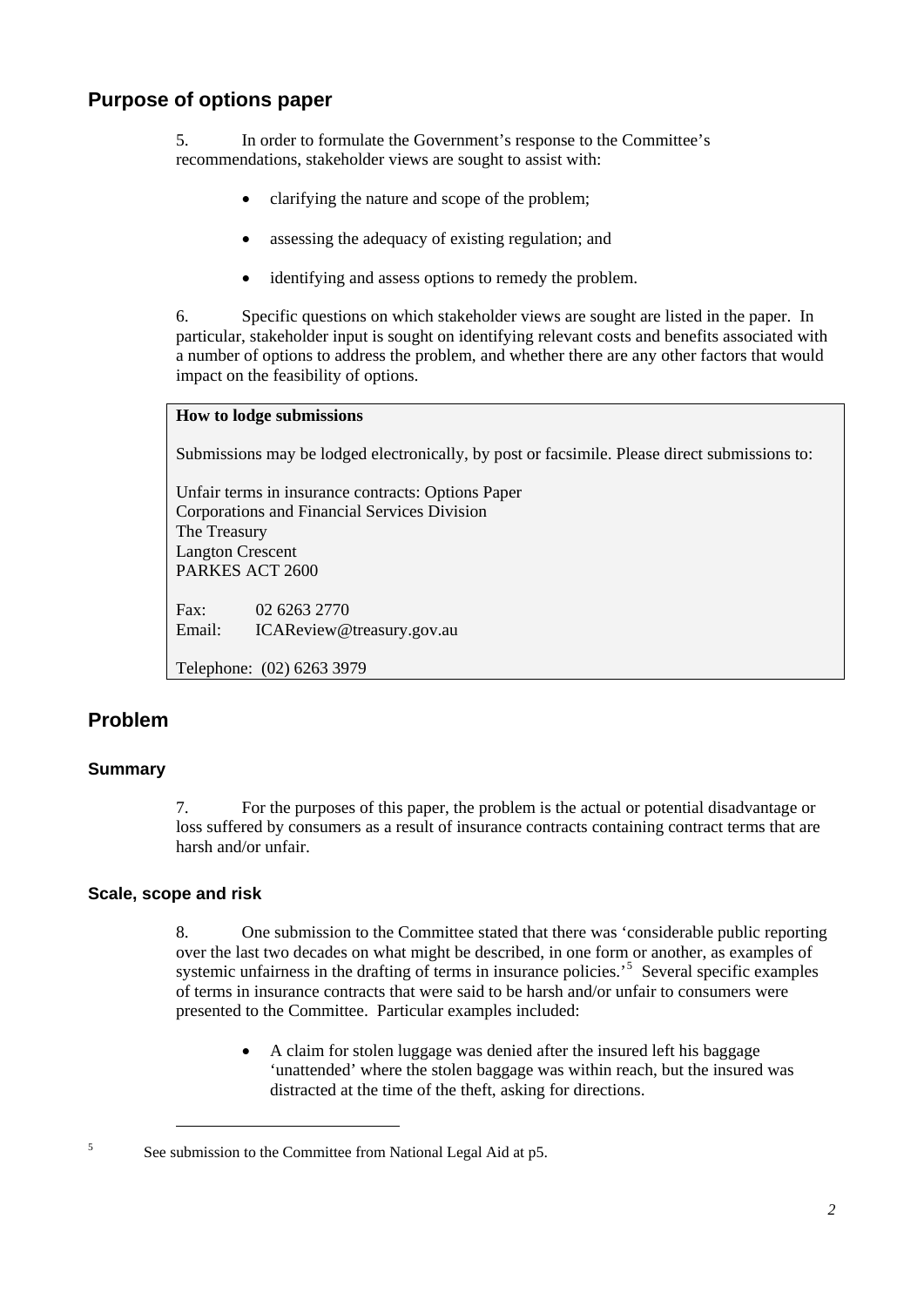- A mature-aged traveller was denied cover for cancellation of a trip due to undergoing coronary surgery, on the basis that heart problems experienced 20 years earlier were a pre-existing condition.
- A comprehensive motor vehicle insurance policy contained an exclusion so that the main driver of the vehicle (who had a poor driving record) was not covered. The exclusion was not highlighted at the time of purchase.
- A claim was refused under a no-fault comprehensive motor vehicle policy due to a failure to take 'all precautions to avoid the incident'.
- A motor vehicle policyholder was required to satisfy the insurer that the owner or driver of another vehicle was not insured, in order for an uninsured motorist extension to apply.
- A landlord was not covered by his home buildings insurance policy when the tenant burned down the home, because of an exclusion in the contract for damage caused by an invitee.

9. According to the 2008-09 Annual Report of the Financial Ombudsman Service, in that year the service dealt with 6,406 insurance disputes. Of those, 73% (approximately 4,680) of the disputes related to a decision of the insurer – the majority of which are likely to be the total or partial denial of a claim.

10. For some perspective, in the previous year of 2007-08 there were 3,172,539 claims lodged against personal lines of general insurance and 3,103,106 of those claims (or 98%) were paid.<sup>[6](#page-2-0)</sup> Motor had the lowest rate of rejected claims (less than 1%) and consumer credit the highest (17%), followed by travel (8%).

11. Industry representatives, in response to the examples provided to the Committee, argued that there is a difference between terms that are inherently unfair, and terms that are otherwise fair but are capable of being applied unfairly in particular cases. Further, industry representatives submitted that the full facts of cases need to be analysed to determine whether reliance on a term in a particular case was unfair.

12. Whether the particular examples cited would be 'unfair' for the purposes of a statutory formulation is a matter involving a degree of legal analysis. No implication should be drawn from there inclusion in this paper that the examples cited above would, if the matter was argued, necessarily be in breach of unfair contract terms provisions.

## *Consultation question 1*

*Please provide any data/information, not referred to above, that would assist in determining the extent to which unfair contract terms in insurance contracts are causing consumers actual or potential loss or damage.* 

l

<span id="page-2-0"></span><sup>6</sup>

See *General Insurance Code of Practice Overview of the 2007-2008 Financial Year*, published by the former Insurance Ombudsman Service.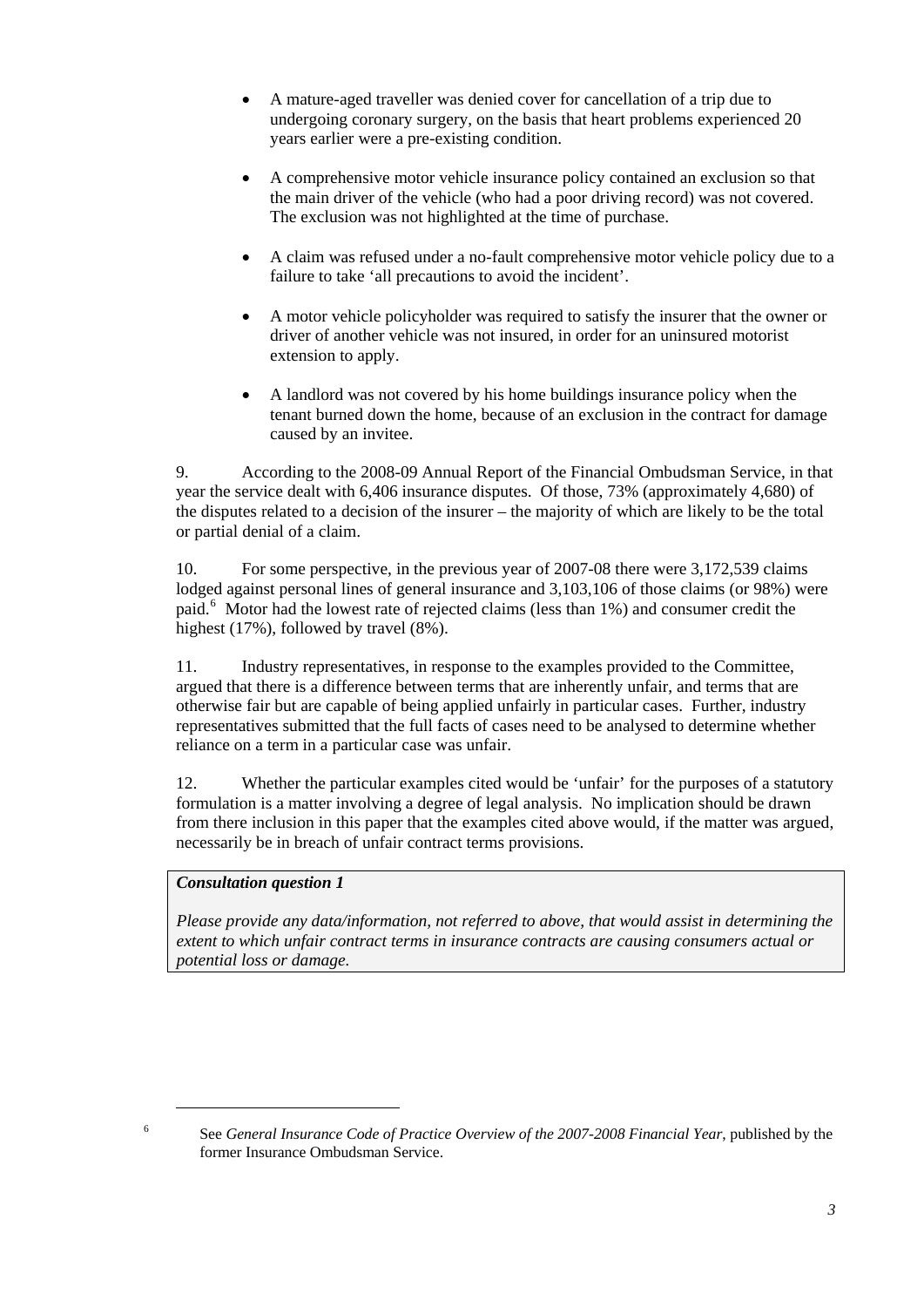## **Existing regulation**

## *Insurance Contracts Act 1984*

13. The IC Act has a number of provisions that might be relevant to address harsh and unfair terms in insurance contracts. There are some amendments proposed to the IC Act which are expected to be progressed through the Insurance Contracts Amendment Bill 2010 (ICA Bill). Accordingly, in this section of the paper, in addition to a short description of the relevant provisions in the IC Act are some comments on their perceived effectiveness and scope of operation (where relevant, noting proposed changes in of the ICA Bill) in comparison with the unfair terms provisions of the ACL/ASIC Act.

## *Section 14 - the duty of utmost good faith*

14. Section 14 of the IC Act prevents a party from relying on a provision of an insurance contract if to do so would be to fail to act with the 'utmost good faith'.<sup>[7](#page-3-0)</sup> The concept of utmost good faith is a broad one and difficult to define, but encompasses principles of fairness, fair conduct, reasonable standards of fair dealing, decency, reasonableness, decent behaviour, and community standards of fairness, decency and reasonableness.<sup>[8](#page-3-1)</sup>

15. The following points may be made about the scope and effectiveness of section 14, relative to the unfair contract terms protections under the ACL/ASIC Act, from a policyholder/consumer perspective:

## Possible advantages

- *Applies to any contract*: Section 14 applies to any insurance contract. The unfair contract terms provisions in the ASIC Act (and the ACL) apply only to 'consumer contracts' in a standard form.
- *Applies to any policyholder*: Section 14 applies to any policyholder. The unfair contract terms provisions of the ASIC Act (and the ACL) apply only to 'consumer contracts', which are entered into by individual consumers whose acquisition of goods or services (including financial services) is wholly or predominantly for personal, domestic or household use or consumption.
- *Third party beneficiaries*: PROPOSED CHANGE IN ICA BILL: The ICA Bill proposes to expressly extend the duty of utmost good faith in section 13 to be owed by third party beneficiaries (after the contract is entered into). This is expected to clarify that the insurer's duty of utmost good faith also extends to such persons, as a matter of reciprocity. The unfair contract terms provisions under the ASIC Act (and the ACL) would only apply to contractual parties.

## Possible disadvantages

l

• *Onus of proof*: Under section 14, the onus would normally be on the policyholder to prove that the reliance on the term in dispute by an insurer breached the duty of

<span id="page-3-1"></span><span id="page-3-0"></span><sup>7</sup> Subsection 14(3) provides that whether the insured was notified of the provision prior to entering into the contract (pursuant to a requirement of section 37 regarding notification of unusual terms or otherwise) is relevant to whether reliance on the provision would be in breach of the duty of good faith. However, whether the insured was notified of a provision in dispute is not determinative of whether reliance on the provision by the insurer is a breach of the duty of utmost good faith . Tarr AA et al, *Insurance: The Laws of Australia* (2009), Thomson Reuters.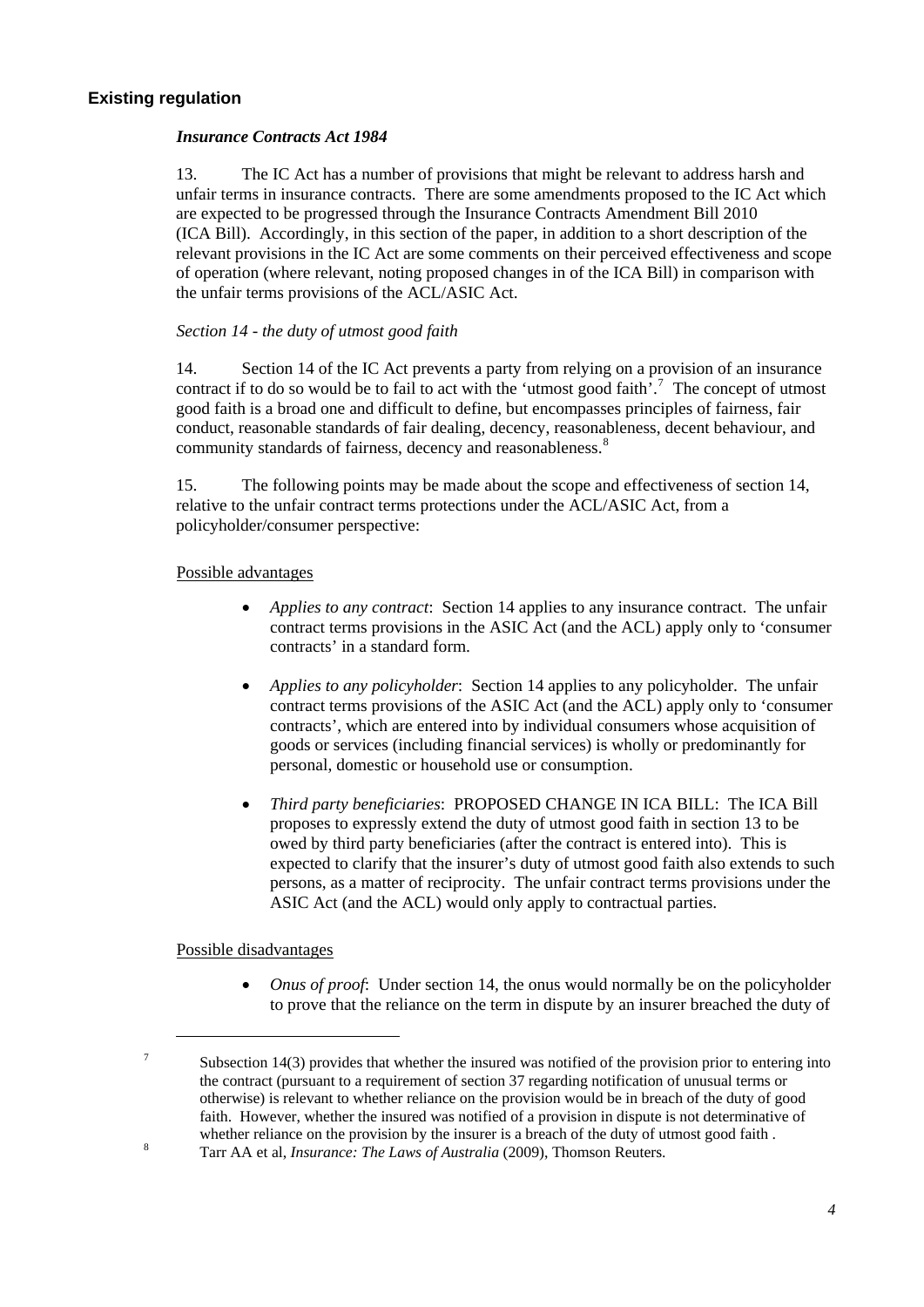utmost good faith. Under the unfair contract terms provision of the ASIC Act (and the ACL), the onus is on the claimant to prove an imbalance in rights and obligations, but they will have the advantage of a rebuttable presumption that the term is not reasonably necessary to protect its legitimate interests.

- *Who brings the action:* Under section 14, it is up to a policyholder whose claim is denied to bring an action (in a court or, more commonly, through the Financial Ombudsman Service) alleging the reliance on a term was in breach of section 14. Under the unfair contract terms provisions of the ASIC Act (and the ACL), in addition to the consumer, ASIC would be able to bring actions for injunctions, damages and declarations that terms are unfair (see also 'impact of a successful challenge' below).
	- − PROPOSED CHANGE IN ICA BILL: Under changes proposed in the ICA Bill, ASIC would have power to bring a 'public interest' action on behalf of one or more insureds (with their consent) under section 55A of the IC Act for a breach of section 14.
- *Impact of successful challenge:* A successful challenge to reliance on a term in dispute under section 14 would normally affect only the contract (and policyholder(s)) that were the subject of the case. The impact would usually be that the insurer would not be permitted to rely on the term in question for the purposes of denying an insurance claim.

Under the unfair contract terms provisions of the ASIC Act (and the ACL), if a term is unfair, it is void. The result (assuming the contract can continue to operate without it) would be similar in that the insurance claim could not be denied in reliance on it. In addition, under the unfair contract terms provisions of the ASIC Act (and the ACL) the regulator may apply for various other orders for the benefit of non-party consumers, including 'non-party redress', including varying and avoiding other contracts, and rendering contracts unenforceable, that involve persons that are not insureds or third party beneficiaries of the contract in dispute.

Care would be needed in use of such powers to ensure that policyholders and third party beneficiaries were not inadvertently disadvantaged by the variations to their insurance arrangements.

## *Other relevant provisions of the IC Act*

16. The following provisions of the IC Act do not directly provide a remedy for unfair terms, but they may be relevant to some cases of purported reliance by an insurer on a contractual term to deny a claim.

- Sections 35 and 37 prevent reliance by an insurer on certain clauses (that is, unusual and 'non-standard' clauses) if they have not been previously drawn to the attention the insured. Usually this is done by providing a potential insured with a copy of the policy wording prior to entering the contract.
- Section 21, 21A, 26 and 28 include safeguards relating to the reliance by an insurer on non-disclosure and misrepresentation.
- Section 44 regulates insurers relying on averaging provisions.
- Sections 46 and 47 prevent insurers from relying on exclusions regarding some categories of pre-existing defects/imperfections or sickness/disability.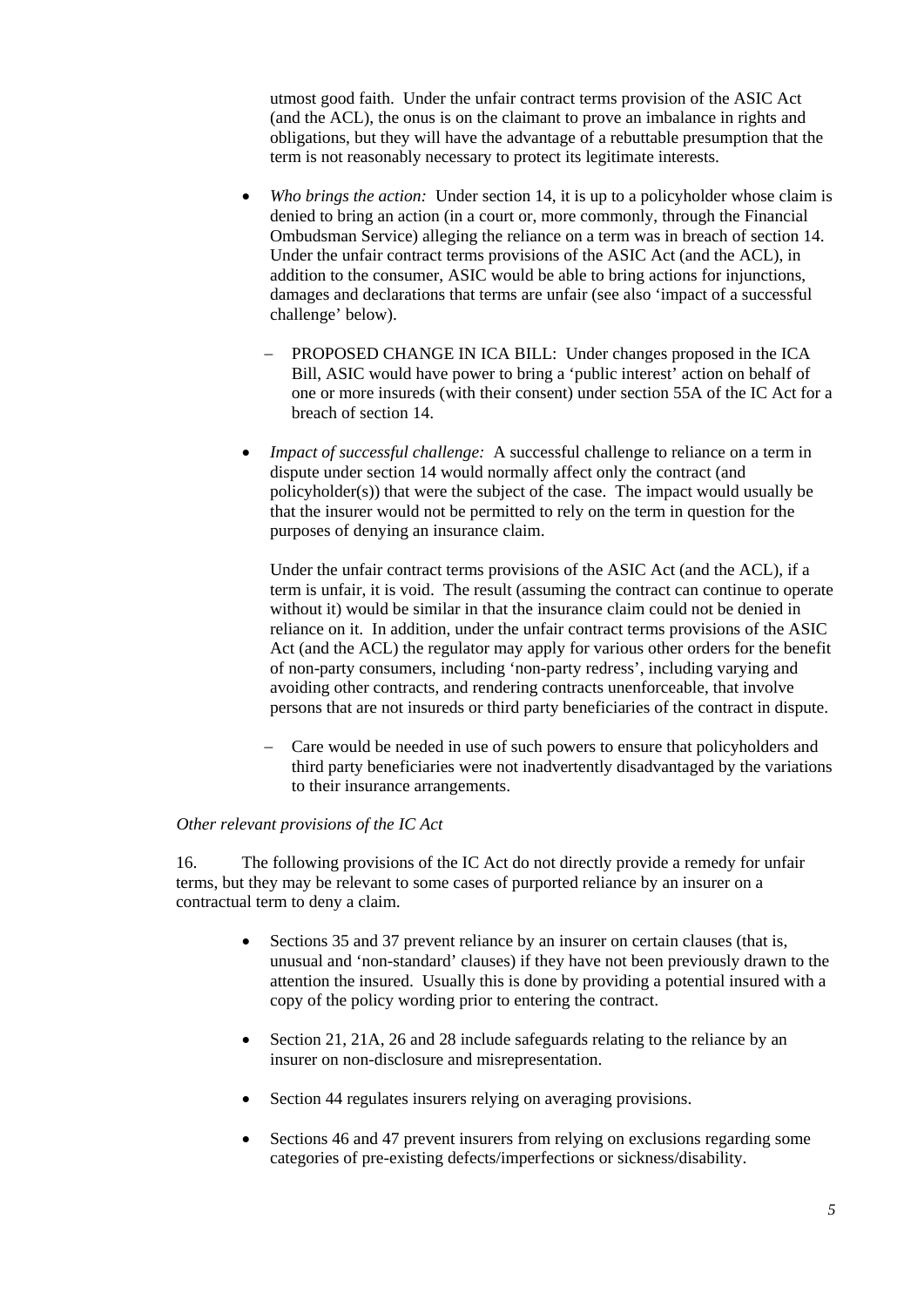- Section 53 renders void provisions in contracts that permit insurers to vary terms to the prejudice of anyone but themselves.
- Section 54 restricts the extent to which an insurer can rely on an act or omission of the insured.

#### *Other relevant regulation*

17. Conduct by insurers that would breach of the duty of utmost good faith and unfair terms provisions (in whatever form) would, but for the operation of section 15 of the IC Act, be potentially also affected by provisions in the ASIC Act which prevent financial services licensees from engaging in unconscionable conduct (sections 12CA, 12CB and 12CC). However, section 15 of the IC Act operates to exclude those provisions from operating in so far as they would permit judicial review of a contract as a remedy (for example, an order under subsection 12GM(7) of the ASIC Act in relation to the term in dispute).

#### *Consultation question 2*

*Please provide details of any existing regulation, not referred to above, that affects unfair terms in insurance contracts.* 

## **Objective of Government action**

18. The main objective of Government action in relation to the problem is to prevent consumers (including third party beneficiaries) of standard form insurance contracts from suffering detriment due to terms in the contract that are unfair or harsh.

## **Options that may achieve objectives**

- 19. Five options that may achieve the objective have been identified:
	- *Status quo:* The problem would continue to be addressed through the operation of section 14 of the IC Act (as expected to be modified through the ICA Bill).
	- *Option A Permit the unfair contract terms provisions of the ASIC Act to apply to insurance contracts:* Changes to the operation of section 15 would be made to permit the unfair terms provisions in the ASIC Act to operate in addition to, and alongside, the IC Act remedies.
	- *Option B Extend IC Act remedies to include unfair terms provisions:* The IC Act would be amended to include remedies relating to unfair contract terms along the lines of those that are to be included in the ASIC Act but the provisions would be specifically tailored to the case of insurance contracts and the existing regulatory framework in the IC Act. Section 15 would continue in operation so that the unfair contract terms provisions of the ASIC Act would not apply.
	- *Option C Enhance existing IC Act remedies:* Existing remedies in the IC Act, particularly section 14, would be modified (beyond the changes proposed in the ICA Bill) to improve their effectiveness to prevent use of unfair contract terms in standard insurance contracts with consumers. Section 15 would continue in operation so that the unfair contract terms provisions of the ASIC Act would not apply.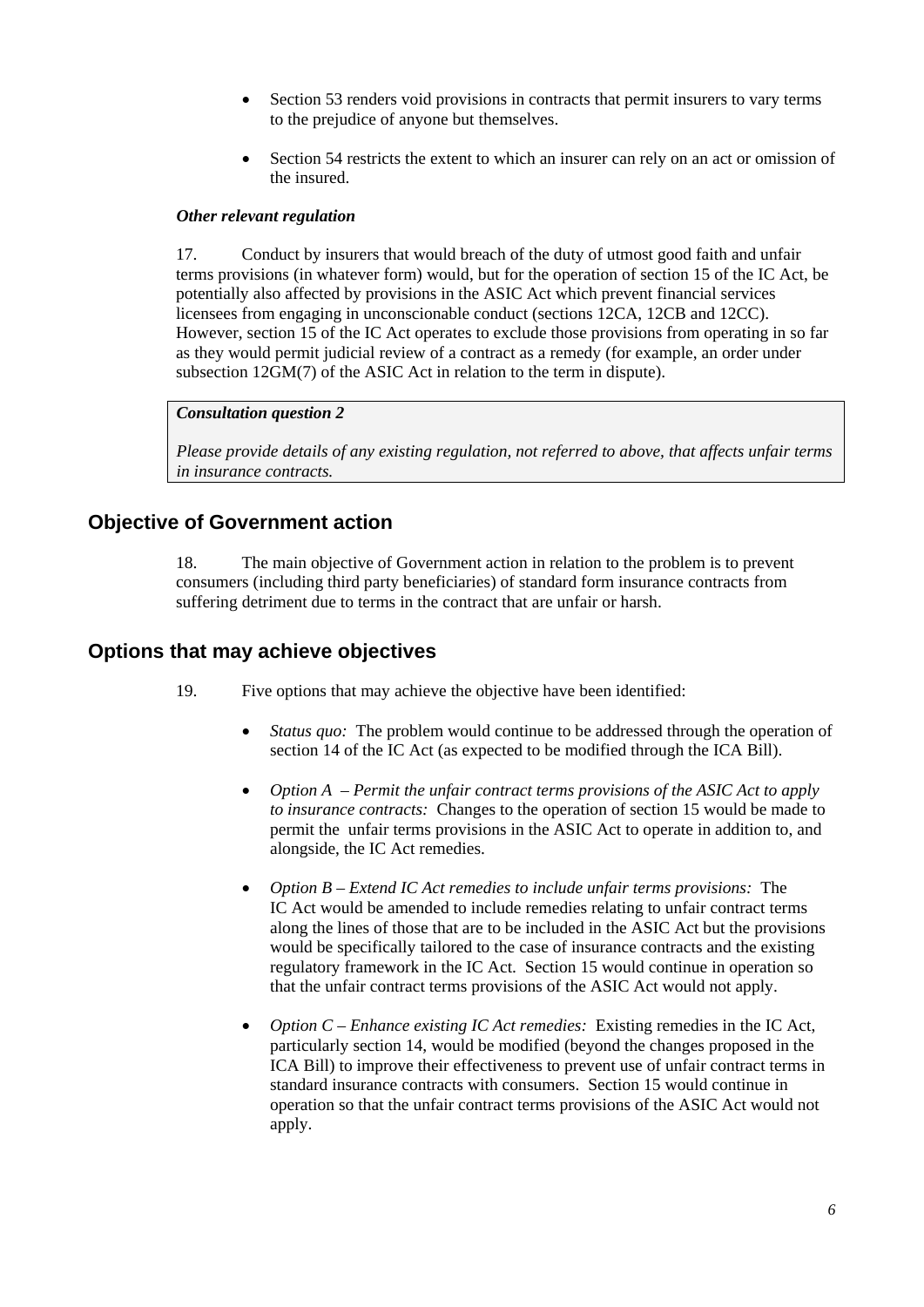• *Option D – Encourage industry self-regulation to better prevent use of unfair terms by insurers:* Use of unfair terms by insurers would be addressed through self-regulatory means, such as a specific section dealing with the issue in, for example, the General Insurance Code of Practice.

# **Preliminary impact analysis**

## **Affected stakeholder groups**

20. In the case of all the options examined, the affected groups are, in order of potential impact from highest to lowest:

- parties to insurance contracts, being policyholders (part of the 'consumer' group) and insurers (part of the 'industry' group);
- third party beneficiaries cover provided in insurance contracts (consumer);
- dispute resolution facilities, including industry-based systems and courts (for this purpose, included in the 'government' group);
- the insurance regulator (government).

## **Status quo**

21. The status quo is described in some detail in the 'Problem' section of the paper, above. The following key features are noted:

- there is a concern that the status quo position is not dealing effectively with all cases of unfair terms in insurance contracts, which was accepted by the Committee as a valid concern;
	- − in particular, use of section 14 by consumers is rare, possibly because it is 'costly and cumbersome';
- dispute resolution bodies have noted that sometimes a reliance on a term that is 'unfair', is still not a breach of the duty of utmost good faith; and
- to simplify the assessment of other options against the status quo, the forthcoming changes proposed in the ICA Bill are assumed to exist, in particular:
	- − the proposed extension of the duty of utmost good faith to third party beneficiaries; and
	- − the proposed facility for ASIC to bring a public interest action for a breach of section 14.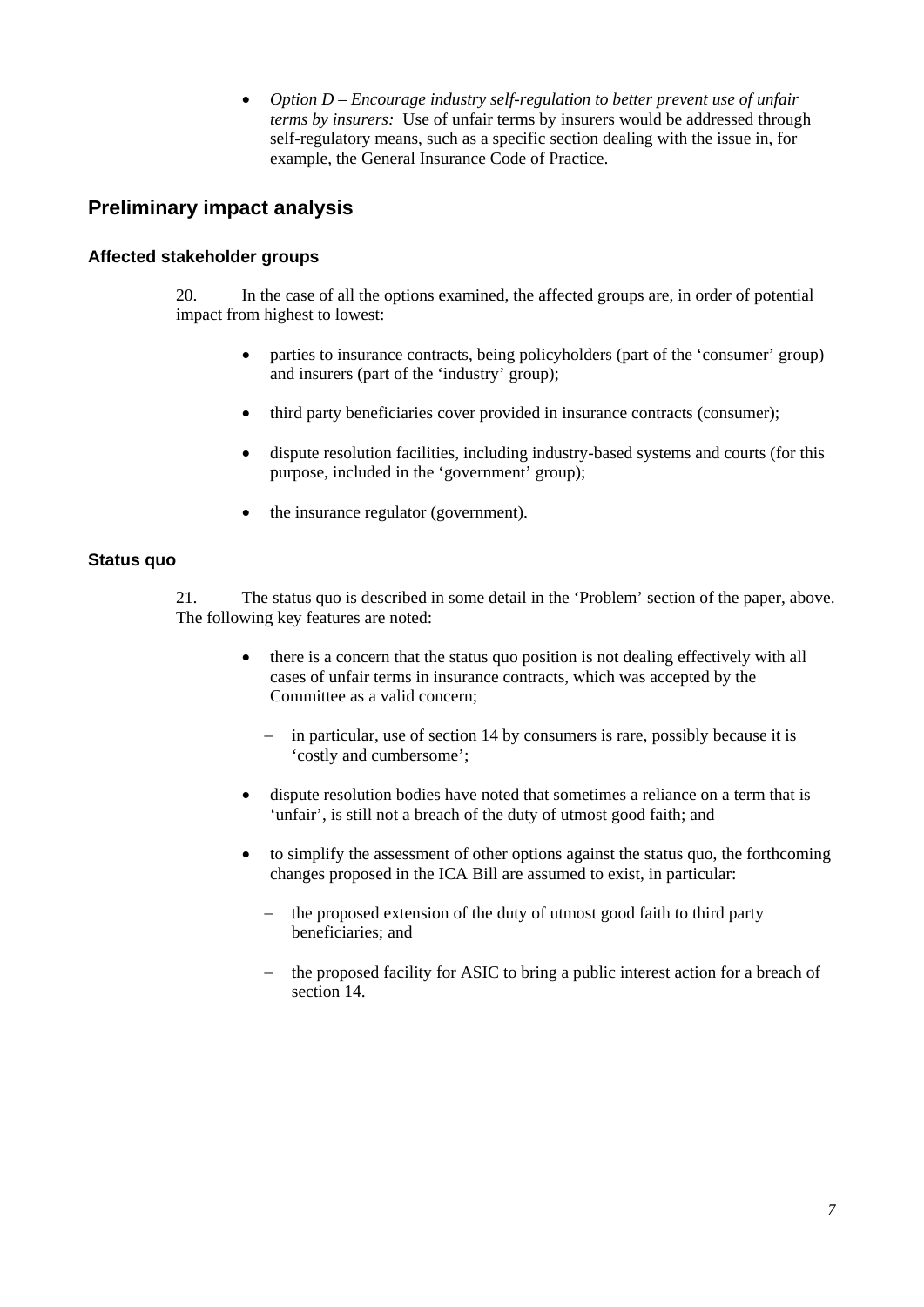|  |  |  |  | Table 1.1 Status quo preliminary impact assessment summary |  |  |  |
|--|--|--|--|------------------------------------------------------------|--|--|--|
|--|--|--|--|------------------------------------------------------------|--|--|--|

|                   | <b>Benefits</b> | Costs                                                                                                                                       |
|-------------------|-----------------|---------------------------------------------------------------------------------------------------------------------------------------------|
| <b>Consumers</b>  |                 | Some policyholders/third<br>party beneficiaries will<br>continue to be denied<br>otherwise valid claims due<br>to unfair/harsh policy terms |
| <b>Industry</b>   |                 |                                                                                                                                             |
| <b>Government</b> |                 |                                                                                                                                             |

*Consultation question 4* 

*A. Please provide details of any additional costs and benefits, not referred to above, of the status quo.* 

*B If possible, please state the magnitude (either in dollar terms or qualitatively) of the costs and benefits referred to above and any additional costs and benefits.* 

## **Option A – Permit the unfair contract terms provisions of the ASIC Act to apply to insurance contracts**

22. As noted in the 'Problem' section above, the carve-out from the unfair contract terms provisions for insurance contracts, in section 15 of the IC Act was one of the issues considered by the Committee. Some submissions to the Committee argued that making the unfair contract provisions of the ASIC Act apply to insurance contracts would give rise to benefits for consumers, relative to the status quo. It was argued by consumer representatives before the Committee that key benefits would be:

- consumers affected by terms in standard contracts that are unfair would have access to remedies to prevent that from occurring;
- the regulator would be in a position to apply, effectively, for the banning of unfair terms, which would prevent the same term from disadvantaging consumers in other cases;
- the exclusion of insurance contracts from the scope of the ACL is anomalous and undermines the effectiveness of a sector-neutral approach to unfair contractual terms.

23. In response, industry has argued that the benefits would not be very great compared to the status quo:

- industry argued that many examples presented to the Committee were not necessarily terms that would be found to be unfair-rather, interpretation and/or conduct in connection with the term could be the issue;
- policyholders already have access to dispute resolution mechanisms in the insurance area that are low-cost and user friendly;
- the unfair contract terms provisions would not, in some respects, have the same scope as the existing provisions, in particular;
	- they do not give review rights to third party beneficiaries (under proposed changes, section 14 is expected to bestow such rights);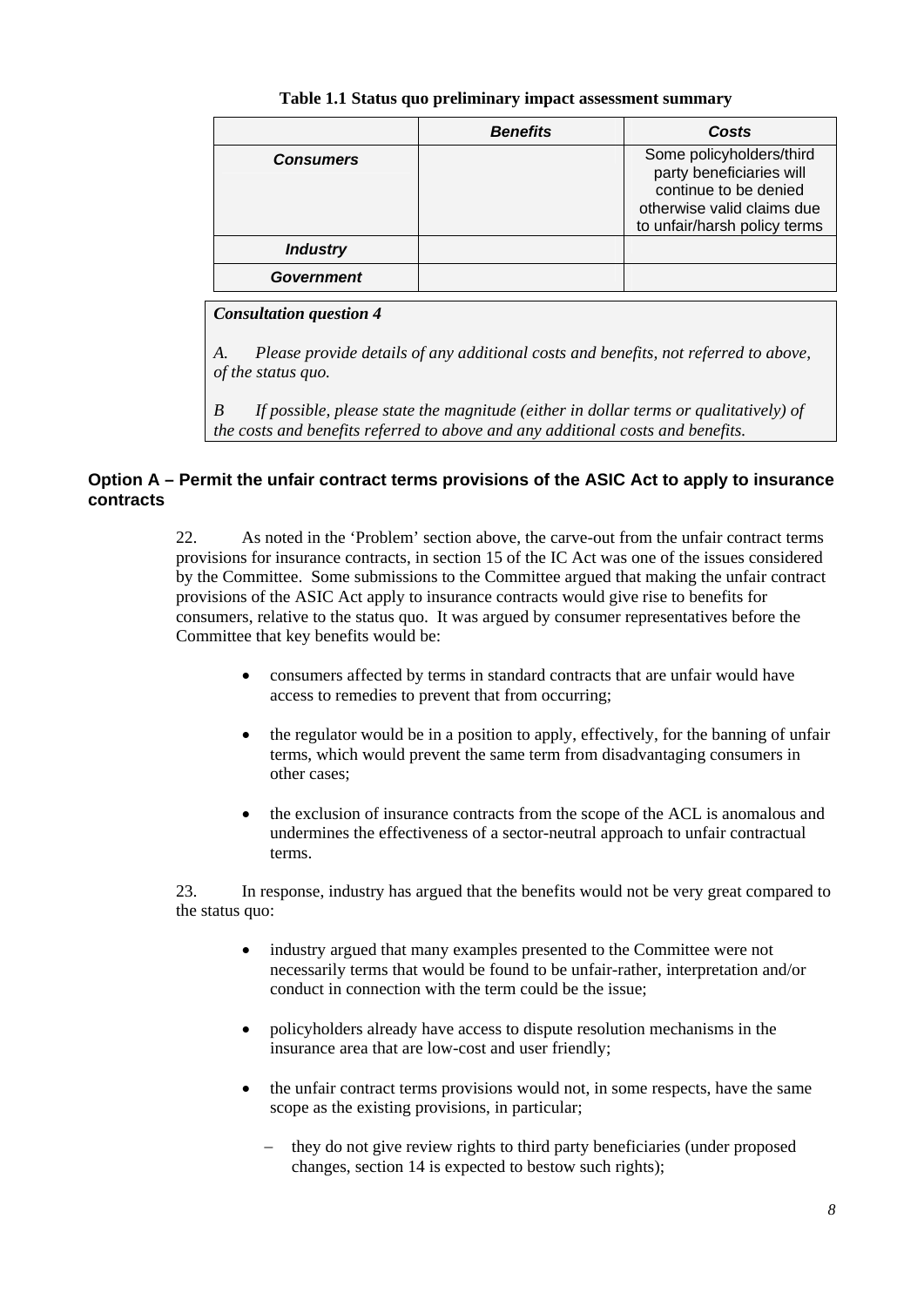- − they apply only to 'consumers' under the ACL holding standard form contracts, whereas section 14 applies to all contracts and all policyholders; and
- − exercise of blanket banning powers regarding terms found to be 'unfair' could potentially disadvantage some consumers because it would interfere with their existing insurance arrangements in ways that may not be predictable.

24. Industry also argued that extension of the unfair contract terms provisions of the ASIC Act to cover insurance contracts would result in other costs/disadvantages. In particular:

- regulatory compliance costs for insurers would be increased due to:
	- − an overlay of a generic unfair terms rules over the 'tailored' regime of the IC Act;
	- − differences in coverage of contracts between the unfair contract terms provisions and the IC Act (referred to immediately above);
- litigation would become more complex and costly, due multiple causes of action to cover the same issue in dispute.

|                  | <b>Benefits</b>                                                                                                                                                                                                                                   | Costs                                                                                                                                                                                                                      |
|------------------|---------------------------------------------------------------------------------------------------------------------------------------------------------------------------------------------------------------------------------------------------|----------------------------------------------------------------------------------------------------------------------------------------------------------------------------------------------------------------------------|
| <b>Consumers</b> | Access by retail<br>policyholders to additional<br>remedies to prevent<br>reliance on unfair terms in<br>standard contracts<br>Use of 'blanket' banning of<br>unfair terms would serve to<br>prevent future<br>disadvantage to other<br>consumers | Possible increase in<br>premiums if insurers pass<br>on increased costs<br>Small risk of disadvantage<br>associated with 'blanket'<br>banning                                                                              |
| <b>Industry</b>  |                                                                                                                                                                                                                                                   | Increased complexity of<br>regulation due to difference<br>in coverage between ACL<br>and IC Act, and costs<br>associated with 'dual<br>pleadings<br>Commercial uncertainty<br>arising from potential<br>'blanket' banning |
| Government       | Increased flexibility of<br>remedies for ASIC                                                                                                                                                                                                     |                                                                                                                                                                                                                            |

## **Table 1.2 Option A preliminary impact assessment summary**

## *Consultation question 5*

*A Please provide details of any additional costs and benefits, not referred to above, of Option A.* 

*B If possible, please state the magnitude (either in dollar terms or qualitatively relative to the status quo) of the costs and benefits referred to above and any additional costs and benefits.* 

*C Are there any other factors that impact on the feasibility of this option?*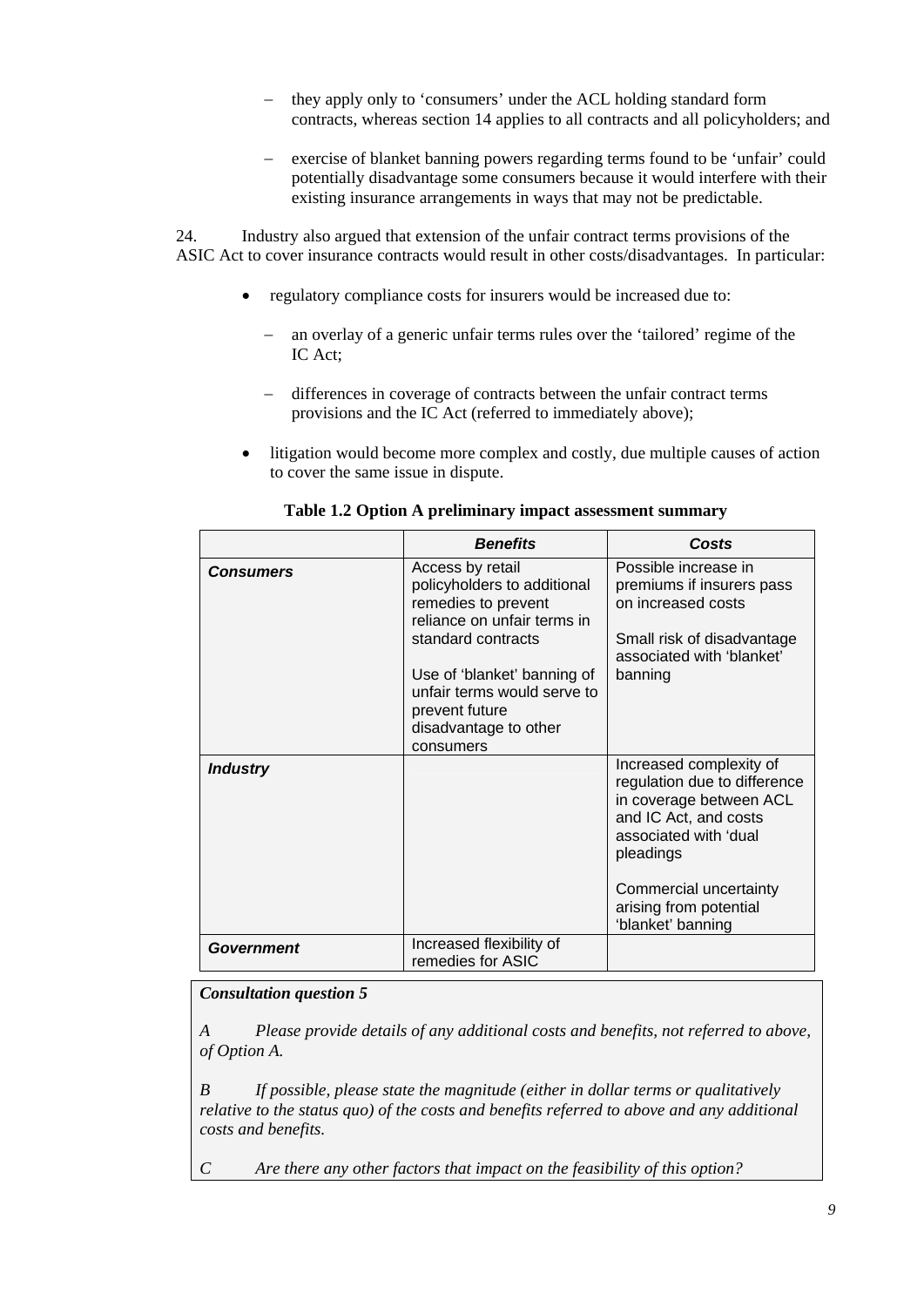## **Option B – Extend IC Act remedies to include unfair contract terms provisions**

25. Rather than have the unfair contract terms provisions of the ASIC Act apply to insurance contracts (as per Option A), it could be possible to maintain the position that the IC Act is the only legislation that deals with judicial review of unfair contracts, but extend the remedies under the IC Act to expressly include the sorts of remedies that the unfair contract terms provisions of the ASIC Act would provide.

26. This approach recognises the Commonwealth's exclusive power to regulate insurance matters (apart from State insurance) under section  $51(xiv)$  of the Constitution. This means that unfair terms provisions would be contained in the ACL (for non-financial services), the ASIC Act (for financial services other than insurance contracts) and the IC Act (for insurance contracts). From the perspective of legislative simplicity, this constitutional reality, which also dictates the requirement for separate provisions for financial services (due to a referral of state powers), can be practically overcome through a policy commitment to maintain the consistency, to the extent appropriate, of unfair contract terms laws across each piece of legislation. This approach is currently adopted with respect to the consumer protection provisions of the TPA and the investor protection provisions of the ASIC Act.

- 27. The main advantage of this approach, as opposed to Option A, is that:
	- the IC Act would continue to be the primary source of regulation regarding insurance contracts and 'dual pleadings' in insurance disputes would not be an issue;
	- it would enable the provisions to be tailored so that the regime fits in with existing concepts in the IC Act. For example, at least in the context of general insurance, consideration could be given to replacing 'standard form' and 'consumer contract' under the ACL, with concepts already established under the IC Act, such as 'eligible contract of insurance'. This would minimise regulatory complexities and anomalies due to marginal gaps/overlaps between the IC Act framework and the unfair contracts regime in the ASIC Act;
	- a particular issue that could be addressed is whether some categories of terms in insurance contracts should be subject to unfair terms, but others should be subject only to the other remedies.

28. By way of further explanation of the final point, it may be possible to make terms in insurance contracts subject to the unfair contracts terms remedies in respect of the types of terms identified in the ASIC Act and the ACL, for example:

- a term that permits one party (but not the other) to vary the terms of the contract; and
- a term that permits, or has the effect of permitting, one party to unilaterally determine whether the contract has been breached or to interpret its meaning.

It is not obvious why insurance contracts should be treated differently from other contracts in relation to providing remedies for those types of terms.

29. However, both general and life insurance contracts can be distinguished from many other types of consumer contracts in that the contract for the product and the product are, in effect, one and the same thing. It is arguable that the extent of the cover provided (and not provided) is, in the insurance context, of a similar nature to, if not the same as, the 'main subject matter' of a contract, which is not subject to review under the ACL. It is arguable, on that basis,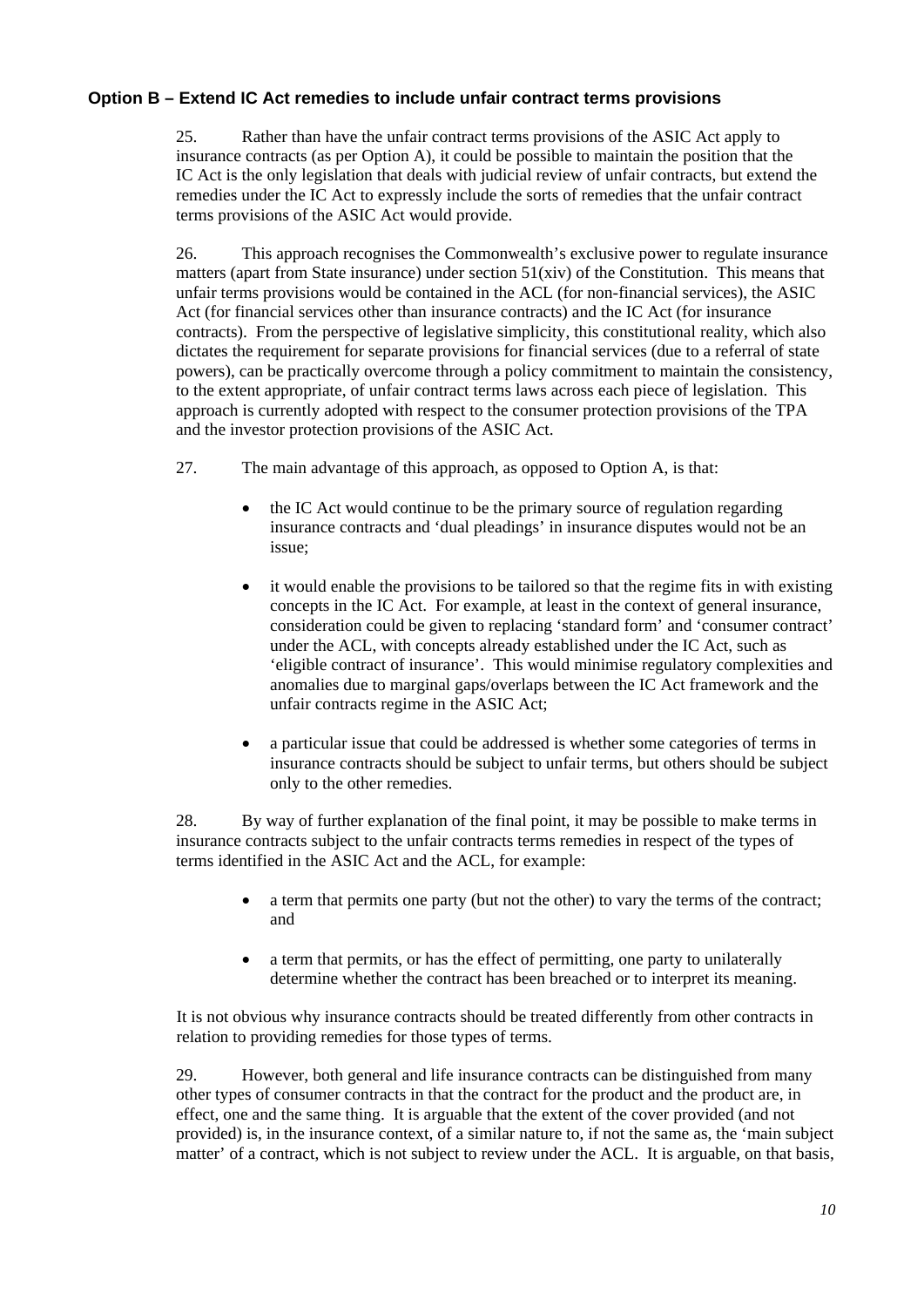that the unfair contract terms provisions should be limited in their application to matters that are outside the parameters of defining the cover. Issues surrounding the fairness and transparency of exclusions from cover would be dealt with under other IC Act remedies.

|                  | <b>Benefits</b>                                                                                                                                                                                                                                                                                                           | Costs                                                                                                                                         |
|------------------|---------------------------------------------------------------------------------------------------------------------------------------------------------------------------------------------------------------------------------------------------------------------------------------------------------------------------|-----------------------------------------------------------------------------------------------------------------------------------------------|
| <b>Consumers</b> | Access by retail<br>policyholders to additional<br>remedies to prevent<br>reliance on unfair terms in<br>standard contracts (though<br>tailoring may result in<br>lesser coverage than<br>Option A)<br>Use of 'blanket' banning of<br>unfair terms would serve to<br>prevent future<br>disadvantage to other<br>consumers | Possible increase in<br>premiums if insurers pass<br>on increased costs<br>Small risk of disadvantage<br>associated with 'blanket'<br>banning |
| <b>Industry</b>  |                                                                                                                                                                                                                                                                                                                           | Commercial uncertainty                                                                                                                        |
|                  |                                                                                                                                                                                                                                                                                                                           | arising from potential<br>'blanket' banning                                                                                                   |
| Government       | Increased flexibility of<br>remedies for ASIC                                                                                                                                                                                                                                                                             |                                                                                                                                               |

|  | Table 1.3 Option B preliminary impact assessment summary |  |  |
|--|----------------------------------------------------------|--|--|
|  |                                                          |  |  |

*Consultation question 6* 

*A Please provide details of any additional costs and benefits, not referred to above, of Option B.* 

*B Where possible, please state the magnitude (either in dollar terms or qualitatively, relative to the status quo) of the costs and benefits referred to above and any additional costs and benefits.* 

*C Are there any other factors that impact on the feasibility of this option?* 

## **Option C – Enhance existing IC Act remedies**

30. Options A and B would both involve significant changes to the regulatory framework for insurance contracts by introducing a new basis for challenge/review of a contract (that is, an unfair contract term). Under Option C, the problem of unfair terms would be addressed by modified the existing section 14 remedy reduce its disadvantages, from a consumer perspective.

31. Changes to section 14 that might be considered to address the disadvantages referred to above in the 'Problem' section could include:

- Reversing the onus of proof, so where an insurer is relying on a term in the contract that is the subject of an allegation by a policyholder/third party beneficiary that it is in breach of the duty of utmost good faith, the insurer would be required to demonstrate that reliance on the term is not in breach of section 14. Some safeguards to discourage frivolous or vexatious allegations might also be considered in that context.
- As mentioned above, in changes already proposed to the IC Act, ASIC could bring an action on behalf of one or more insureds in relation to a breach of section 14.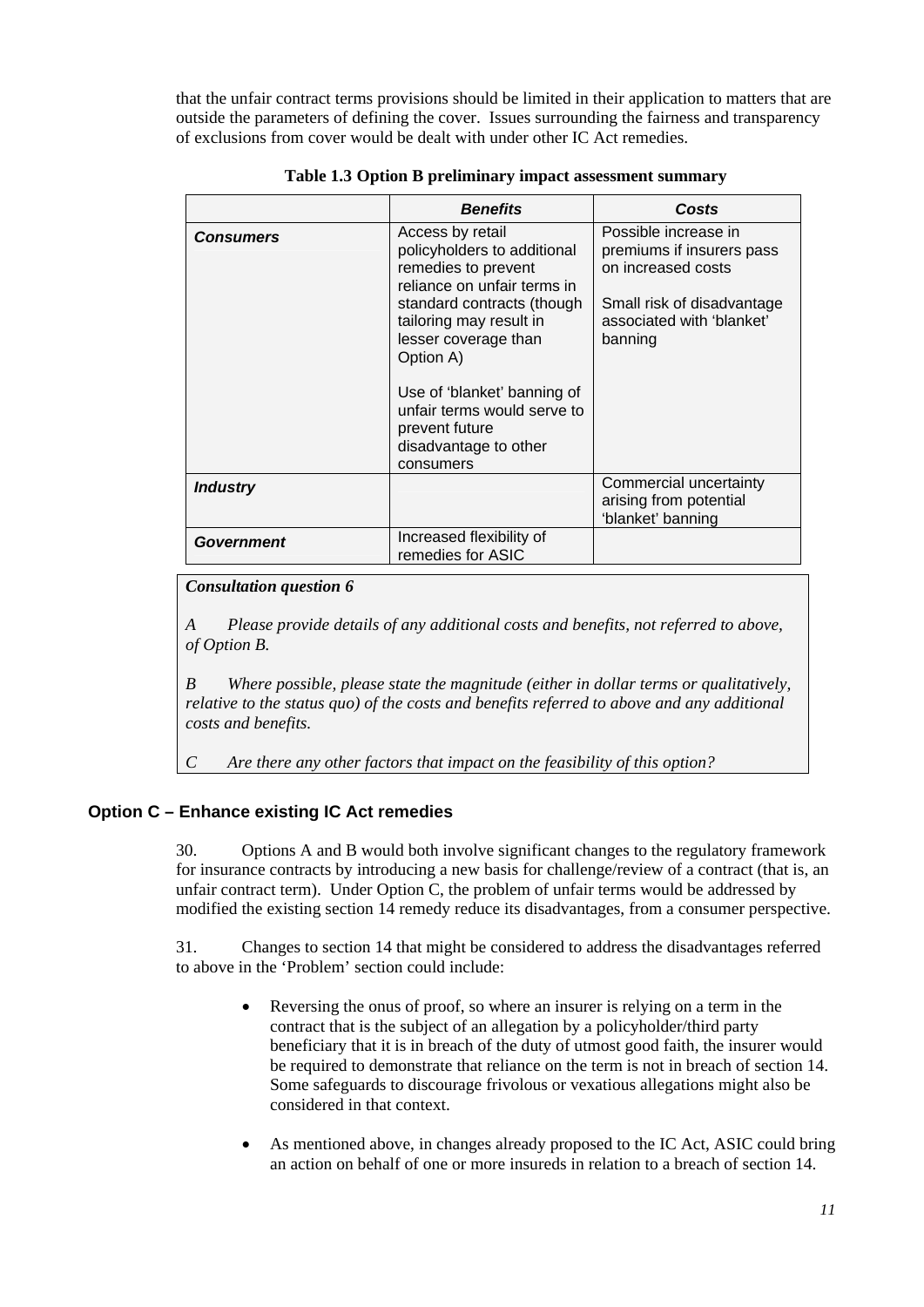This would not result in an immediate 'blanket' voiding of a particular term. Rather, if the action succeeded, any insurer that continued to seek to rely on the term circumstances similar to that of the case would risk being in breach of section 14. ASIC would have powers to address breaches under its powers to deal with Australian Financial Services Licensees.

|                   | <b>Benefits</b>                                                                                                                                                                                                                                                                                                                    | Costs                                                                                                   |
|-------------------|------------------------------------------------------------------------------------------------------------------------------------------------------------------------------------------------------------------------------------------------------------------------------------------------------------------------------------|---------------------------------------------------------------------------------------------------------|
| <b>Consumers</b>  | Onus of proof changes<br>would reduce the costs<br>and difficulties for<br>insureds/3P beneficiaries<br>in bringing actions relating<br>to alleged unfair terms<br>Use of representative<br>actions and/or powers to<br>address breaches of<br>section 14 could be used<br>to prevent future<br>disadvantage to other<br>consumers |                                                                                                         |
| <b>Industry</b>   |                                                                                                                                                                                                                                                                                                                                    | Onus of proof changes<br>would result in increased<br>costs of defending against<br>'unfairness' claims |
| <b>Government</b> | Increased flexibility of<br>remedies for ASIC                                                                                                                                                                                                                                                                                      |                                                                                                         |

## **Table 1.4 Option C preliminary impact assessment summary**

*Consultation question 7* 

*A Please provide details of any additional costs and benefits, not referred to above, of Option C.* 

*B If possible, please state the magnitude (either in dollar terms or qualitatively, relative to the status quo) of the costs and benefits referred to above and any additional costs and benefits.* 

*C Are there any other factors that impact on the feasibility of this option?* 

## **Option D – Encourage industry self-regulation to prevent use of unfair terms by insurers**

32. Rather than impose government regulation, another option may be to encourage the insurance industry to adopt self-regulatory stance on inclusion in insurance contracts of terms that are 'unfair', in the ordinary sense of the word.

33. A possible model is that an industry code of practice would include a guiding principle about the fairness of terms. Consumers that considered an insurer was in breach could complain to some kind of compliance/enforcement body established under the Code, and there would be processes for the body to require the insurer to rectify any breach of the code that the body identifies. It would also be possible for the body to monitor contracts.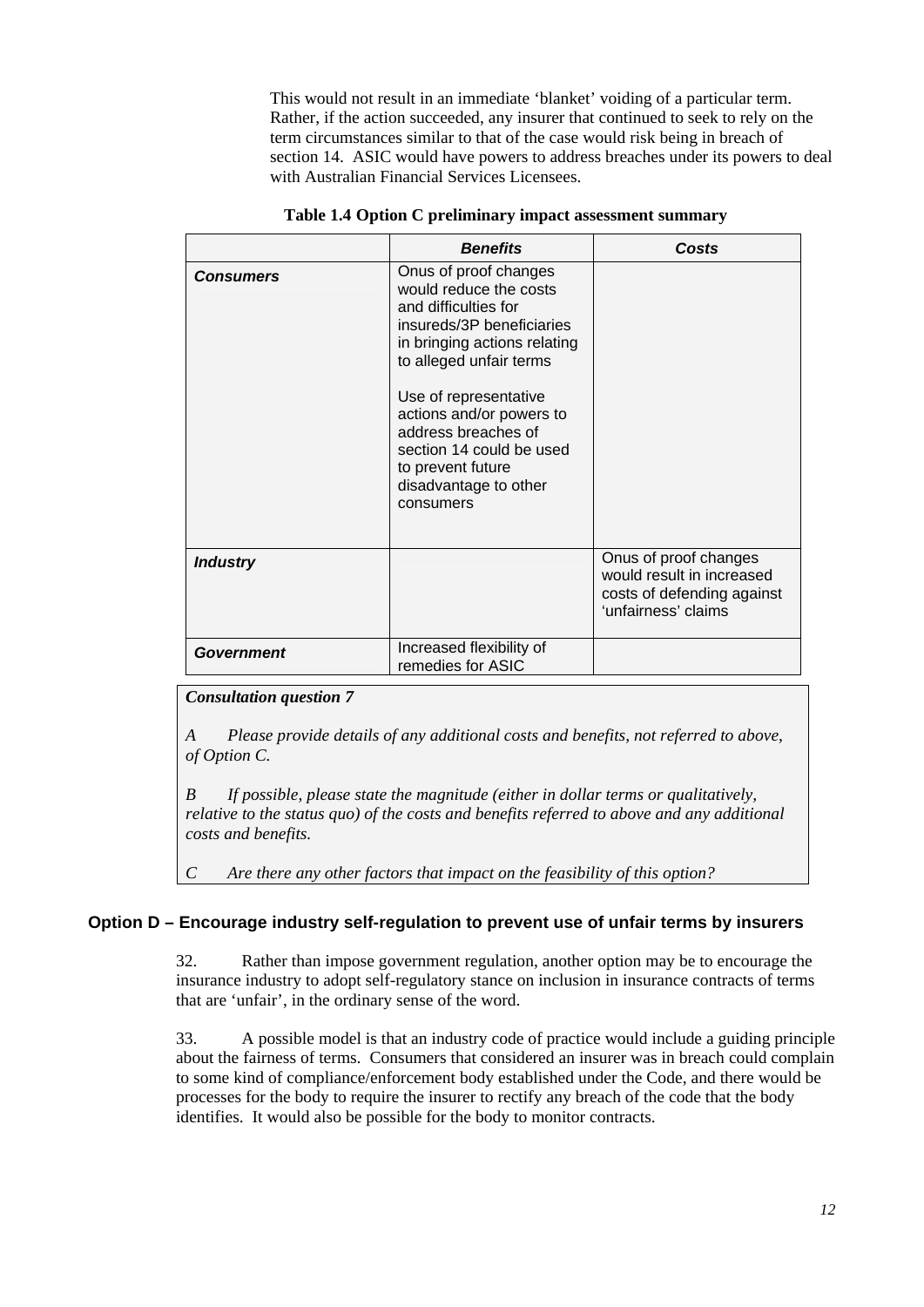34. There are a number of advantages and disadvantages of this approach over 'black letter' regulation.

- 35. Possible advantages include that:
	- insurers may be more sensitive to adverse judgements by peers about their contracts than they would be about judgements made in a litigious setting that might be based on technical interpretations;
	- a self-regulatory organisation could be well-placed to give guidance to insurers on options for framing provisions that are not harsh or unfair; and
	- reputational risk at the industry level would weigh against an industry-based decision-maker being biased against consumer/policyholder claims.

36. Possible disadvantages include that:

- self-regulation may not be viewed as being as credible from a consumer perspective, especially if there is a perception that complaints are handled with a bias in favour of insurers;
- the processes and remedies available would not be as transparent as one laid down under the law; and
- there is already a Code of Practice in the general insurance field that might be used as a platform for self-regulation on unfair contract terms, but there is no such code in the life insurance sector.

|                  | <b>Benefits</b>                                                                                                    | Costs                                                                                                                               |
|------------------|--------------------------------------------------------------------------------------------------------------------|-------------------------------------------------------------------------------------------------------------------------------------|
| <b>Consumers</b> | Consumers may benefit<br>from changes in conduct of<br>insurers in drafting and<br>administering contract<br>terms |                                                                                                                                     |
| <b>Industry</b>  | Possible 'reputational'<br>enhancements for industry                                                               | Costs associated with<br>developing the guidance<br>and ongoing monitoring<br>costs, particularly in the life<br>insurance industry |
| Government       |                                                                                                                    |                                                                                                                                     |

## **Table 1.5 Option D preliminary impact assessment summary**

## *Consultation question 8*

*A Please provide details of any additional costs and benefits, not referred to above, of Option D.* 

*B Where possible, please state the magnitude (either in dollar terms or qualitatively, relative to the status quo) of the costs and benefits referred to above and any additional costs and benefits.* 

*C Are there any other factors that impact on the feasibility of this option?*